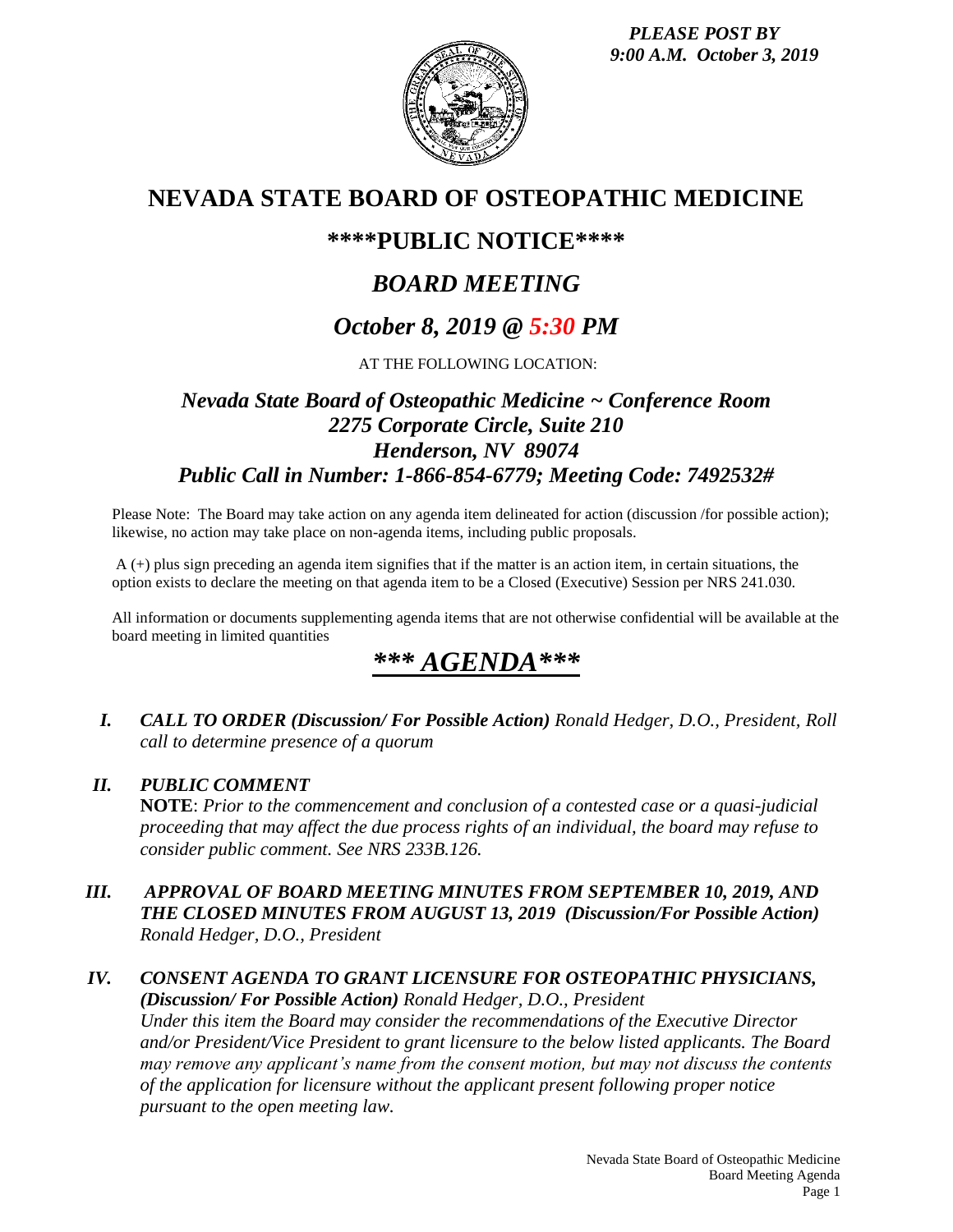**Osteopathic Physician Name Specialty** *Joel Abbott, D.O. Urologic Surgery Loras Even, D.O. Family Medicine Michael Groshner, D.O. Internal Medicine Amber Hull, DO. Pediatrics Alisa Roysman, D.O. Pediatrics Adam Shafer, DO. Psychiatry*

- *V. CONSIDERATION OF AND POTENTIAL ACTION TO ADDRESS REQUEST BY DR. TINNEY TO WITHDRAW HIS APPLICATIONS FOR LICENSURE (Discussion/For Possible Action) Sandra Reed, Executive Director, and Louis Ling, Board Counsel*
- *VI. DISCUSSION/POSSIBLE ACTION REGARDING INFORMATION SHEET ADDRESSING CHANGES TO NEVADA LAW AB 474 UNDER AB 239 IN 2019, (Discussion/For Possible Action) Ronald Hedger, D.O., President*

#### *VII. EXECUTIVE DIRECTOR'S REPORT*

- *a. Financial Statements*
- *b. Licensing*
- *VIII. LEGAL REPORT (Discussion/For Possible Action) by Louis Ling, Board Counsel and/or Justin Taruc, Deputy Attorney General* 
	- *IX. LEGISLATIVE UPDATE (Discussion/For Possible Action) by Susan Fisher, Board Government Affairs/Lobbyist*.
	- *X. ITEMS FOR FUTURE DISCUSSION/ACTION/UPCOMING AGENDA*
	- *XI. PRESIDENT'S REPORT on Board Business, Ronald Hedger, D.O., President*

#### *XII. PUBLIC COMMENT*

*Prior to the commencement and conclusion of a contested case or a quasi-judicial proceeding that may affect the due process rights of an individual, the board may refuse to consider public comment. See NRS 233B.126.*

*Under the public comment item, members of the public may bring matters not appearing on this agenda to the attention of the Board. The Board may discuss but may not act on the matters at this meeting. A citizen may speak on a matter not on the posted Agenda after all matters listed on the posted Agenda have been acted upon by the Board, but only after receiving recognition and consent of the Chairman of the Board. If the Board desires, the matters may be placed on a future agenda for action.*

*In consideration of others, please avoid repetition and limit your public comments to no more than five (5) minutes. The Board may also allow public comment on specific agenda items as they are called, as well as during the Public Comment portion of the Board meeting.* 

*Pursuant to NRS 241.020 (6), please take notice: (1) Items on the agenda may be taken out of order; (2) Two or more agenda items may be combined for consideration; and (3) At any time, items on the agenda may be removed from the agenda or discussion of the items may be delayed.*

### *Notices posted at the following locations:*